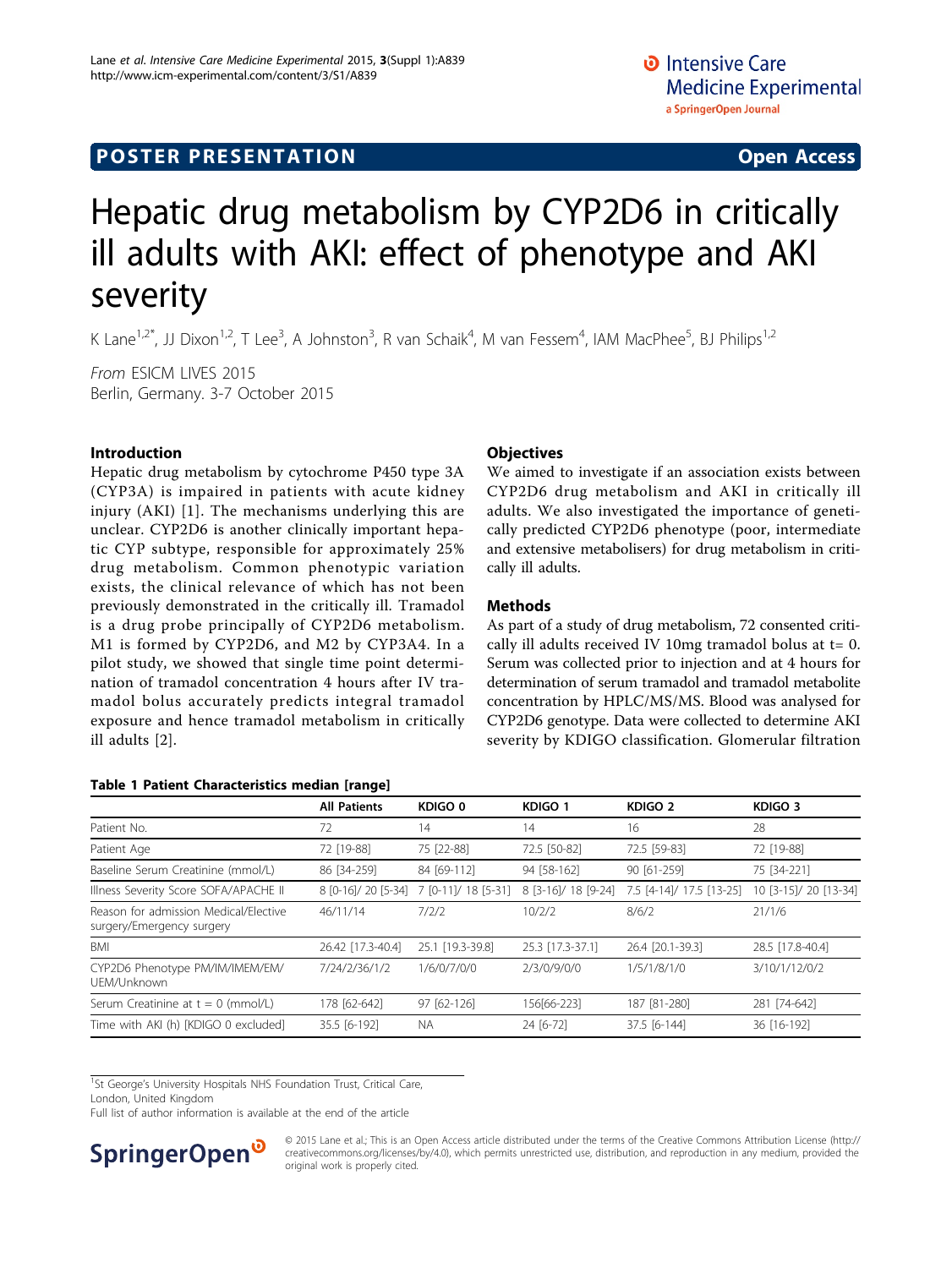Lane et al. Intensive Care Medicine Experimental 2015, 3(Suppl 1):A839 http://www.icm-experimental.com/content/3/S1/A839





rate was assessed by simultaneous 4 hour urinary creatinine clearance (4CrCl) measurements. The clinical study was approved by the local ethics committee.

#### Results

Baseline characteristics did not vary between groups.

The median serum tramadol concentration at 4 hours for KDIGO 0-3 were 31.4, 29.6, 27.3 and 33.4 respectively. No significant difference in tramadol concentration by KDIGO class (Kruskal Wallis,  $p = 0.78$ ), AKI duration, serum creatinine or urea or 4CrCl was found.

Tramadol concentration and those of its metabolites varied significantly with CYP2D6 phenotype (Kruskal Wallis,  $p = 0.005$  for Tramadol,  $p = 0.0002$  for M1,  $p =$ 0.0008 for M2).

When CYP2D6 phenotypes (IM, EM) were considered individually, no effect of AKI was seen on tramadol concentration ( $p = 0.83$  and 0.50, Kruskal-Wallis).

### Conclusions

In contrast to CYP3A4, CYP2D6 metabolism does not appear to be affected by AKI severity or duration. Tramadol metabolism is strongly influenced by genetically predicted CYP2D6 phenotype in the critically ill and is likely to reflect wide variation in CYP2D6 substrate metabolism in general.

### Grant Acknowledgment

Dr Lane is supported by an ESICM Basic Sciences Award and St George´s Hospital Medical Charity Awards.

#### Authors' details <sup>1</sup>

<sup>1</sup>St George's University Hospitals NHS Foundation Trust, Critical Care, London, United Kingdom. <sup>2</sup>St George's University of London, Critical Care London, United Kingdom. <sup>3</sup>Analytical Services International Ltd, London, United Kingdom. <sup>4</sup> Erasmus MC University Medical Center, Rotterdam, Netherlands. <sup>5</sup>St George's University of London, Renal Medicine, London, United Kingdom.

Published: 1 October 2015